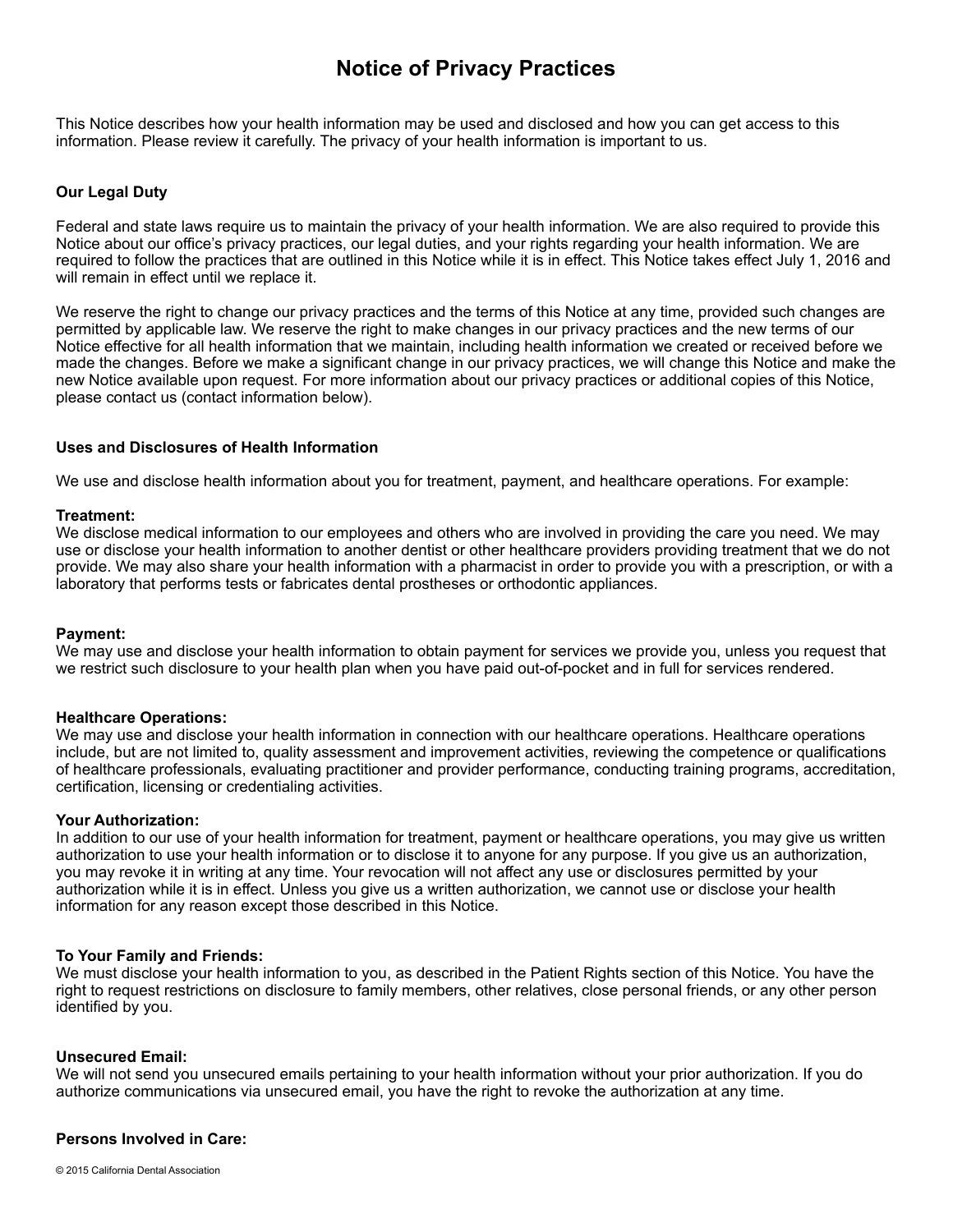We may use or disclose health information to notify, or assist in the notification of (including identifying or locating) a family member, your personal representative or another person responsible for your care, of your location, your general condition, or death. If you are present, then prior to use or disclosure of your health information, we will provide you with an opportunity to object to such uses or disclosures. In the event of your incapacity or emergency circumstances, we will disclose health information based on a determination using our professional judgment disclosing only health information that is directly relevant to the person's involvement in your healthcare. We will also use our professional judgment and our experience with common practice to make reasonable inferences of your best interest in allowing a person to pick up filled prescriptions, medical supplies, X-rays, or other similar forms of health information.

## **Marketing Health-Related Services:**

We may contact you about products or services related to your treatment, case management or care coordination, or to propose other treatments or health-related benefits and services in which you may be interested. We may also encourage you to purchase a product or service when you visit our office. If you are currently an enrollee of a dental plan, we may receive payment for communications to you in relation to our provision, coordination, or management of your dental care, including our coordination or management of your health care with a third party, our consultation with other health care providers relating to your care, or if we refer you for health care. We will not otherwise use or disclose your health information for marketing purposes without you written authorization. We will disclose whether we receive payments for marketing activity you have authorized.

## **Change of Ownership:**

If this dental practice is sold or merged with another practice or organization, your health records will become the property of the new owner. However, you may request that copies of your health information be transferred to another dental practice.

## **Required by Law:**

We may use or disclose your health information when we are required to do so by law.

## **Public Health:**

We may, and are sometimes legally obligated, to disclose your health information to public health agencies for purposes related to preventing or controlling disease, injury or disability; reporting abuse or neglect; reporting domestic violence; reporting to the Food and Drug Administration problems with products and reactions to medications; and reporting disease or infection exposure. Upon reporting suspected elder or dependent adult abuse or domestic violence, we will promptly inform you or your personal representative unless we believe the notification would place you at risk of harm or would require informing a personal representative we believe is responsible for the abuse or harm.

## **Abuse or Neglect:**

We may disclose your health information to appropriate authorities if we reasonably believe that you are a possible victim of abuse, neglect, or domestic violence or the possible victim of other crimes. We may disclose your health information to the extent necessary to avert a serious threat to your health or safety or the health or safety of others.

## **National Security:**

We may disclose to military authorities the health information of Armed Forces personnel under certain circumstances. We may disclose to authorized federal officials health information required for lawful intelligence, counterintelligence, and other national security activities. We may disclose to correctional institutions or law enforcement officials having lawful custody of protected health information of inmates or patients under certain circumstances.

## **Appointment Reminders:**

We may contact you to provide you with appointment reminders via voicemail, postcards, or letters. We may also leave a message with the person answering the phone if you are not available.

## **Sign In Sheet and Announcement:**

Upon arriving at our office, we may use and disclose medical information about you by asking that you sign an intake sheet at our front desk. We may also announce your name when we are ready to see you.

## **Patient Rights**